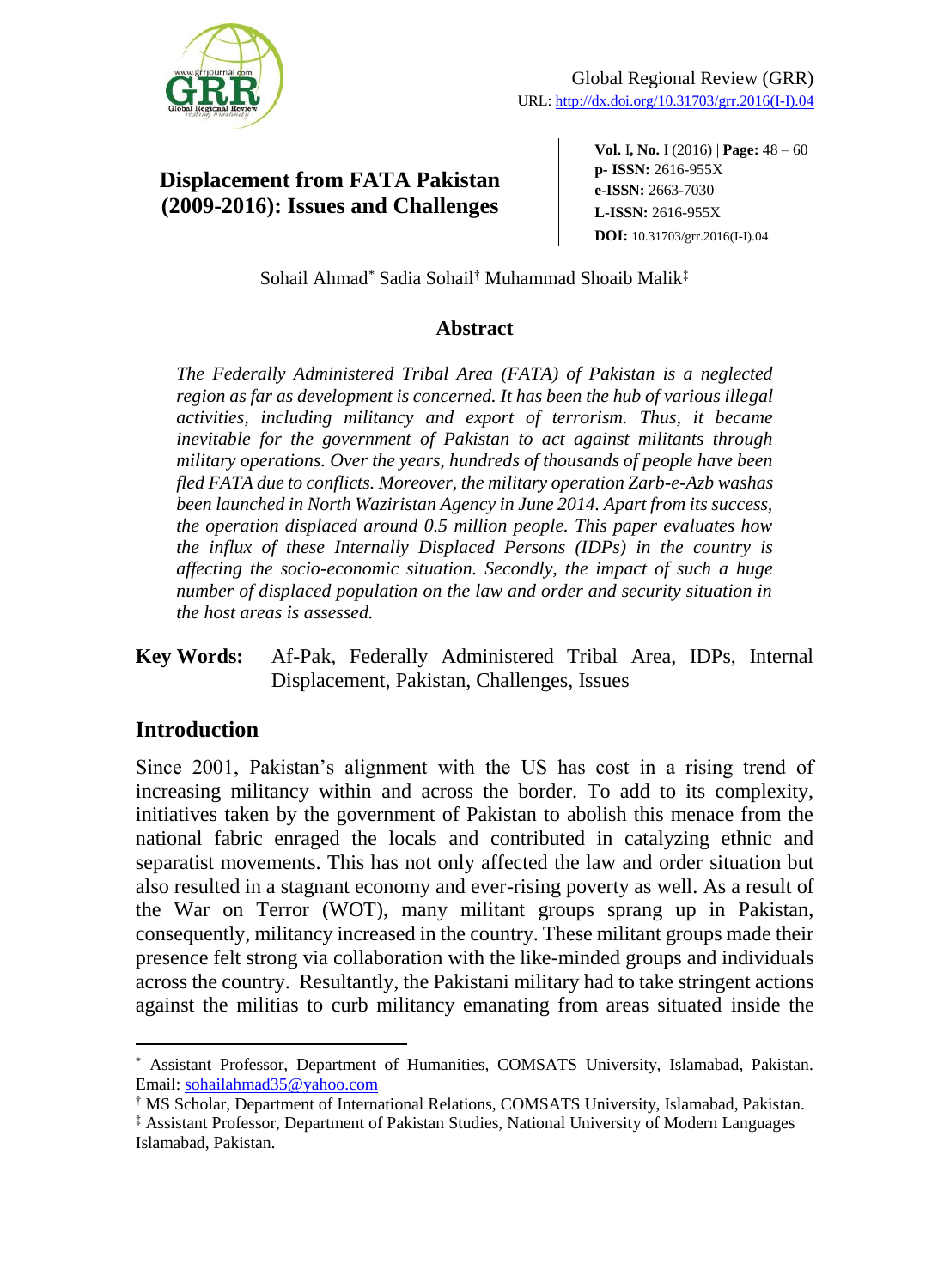Western border of the country. Millions of people have been dislocated due to the conflict between militants and military along the Western border of Pakistan. Return of the displaced people from one area is replaced by the flight of masses from another area. Thus internal displacement became sort of a permanent feature of Pakistani polity over the past several years. This paper ponders over the issues related to the influx of the internally displaced persons in the country and their effects on the socioeconomic situation of not only the displaced people but that of the host areas as well. Secondly, attention has been paid to gauge the impact of such a huge number of displaced population on the law and order and security situation in the host areas.

According to the UN Guiding Principles on internal displacement, IDPs can be defined as,

"*Persons who have been forced or obliged to flee or to leave their homes or places of habitual residence, in particular as a result of or in order to avoid the effects of armed conflict, situations of generalized violence, violations of human rights or natural or human-made disasters, and who have not crossed an internationally recognized state border*" (Kälin, 2008).

On the one hand, this definition reflects the conditions and situations which justify the position of people fleeing an armed conflict from the area of their origin to protect their lives. While on the other, it makes government responsible to assume certain responsibilities pertinent to their socioeconomic needs. It also identifies a need to abandon all kinds of discriminatory behavior while carrying out a mission to their welfare, that is all displaced persons must be dealt equally regardless of their creed, caste, origin, and reason of their displacement. (Kälin, 2008). The IDPs right to humanitarian assistance and protection comes first and foremost. While analyzing the scenario for the displacement of people from the period of 2009-2015 in Pakistan, the researchers are going to get the readers go through the trends which made these people displaced and how it affected their lives and the socioeconomic and security situation of the host areas.

According to the UN report, in 2009 almost 3 million newly displaced people had been added in Pakistan amid conflict in Swat. It published its report exhibiting the plight of IDPs living in the host communities or in slums. It also highlighted that merely fleeing the conflict zones, did not help them to eschew conflicts pertinent to social, economic and security crisis in their day to day lives. They had to had encountered suicide attacks from then on state armed groups in the camps. In April 2009, suicide bombings killed 38 and injured hundreds of people in southern KP. It created an emergency situation on the supplies of food, shelter, mental and physical measures. A climate of uncertainty clouded the minds of the uprooted people to find out alternative ways for their refuge. (Rousselot, 2010)

The crisis continued to loom dark shadows on the social fabric of the country. It also became a cause of social mobilisation for ethnic communities to initiate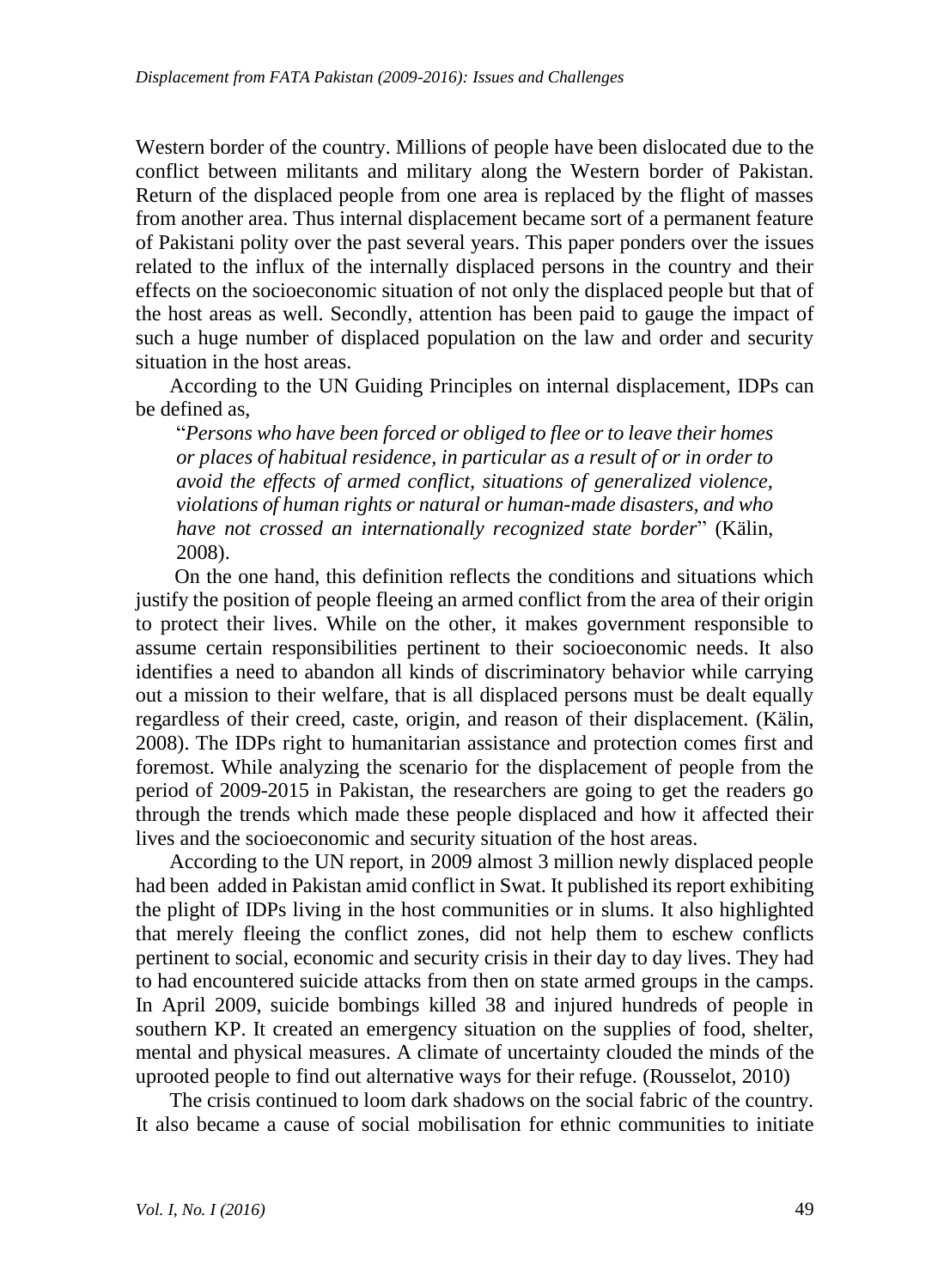separatist movements against government for not ensuring their right to life. On-State Armed Groups(NSAGs)carried out several attacks on minorities which includes Shiite, Christian and Hindu communities to fail the government in its efforts to ensure peace and security.In the year2015 alone, religious minorities became a foremost target of militant groups, for instance, in one of suicide attacks, 15 Christians were killed and more than 70 people injured. Moreover, Shia Muslims were killed at larger scale in Karachi, Sindh, Shikarpur, Peshawar and Sindh. (IDMC, 2015)

The 2014 military operations against non-state armed groups compelled thousands of people to flee to North Waziristan and Khyber Agencies. By the end of 2014 almost 907,000 people displaced and the number increased to 1.56 million by July 2015. It speaks volumes for human atrocities and sufferings, where many succumbed to the militant and military actions, in this brief era. (Pakistan IDP Figures Analysis, 2015)

More than 1.8 million people were displaced in 2015, amid insurgency and counterinsurgency in Pakistan. However, they are now returning to their area of origin, Kurram Agency and FATA. A separatist movement, going on since 2005, in the southwestern province of Balochistan has also played a central role in aggrandizing the plight of locals and pushing them to flee to other areas of the country. According to UNHCR report, almost 275,000 people displaced in 2005, and till date, no durable policy has been made to settle the dispute. (IDMC, 2015) The skirmishes in north-west in 2008 contributed to displace more than 4.8 million, among them many returned to the areas of their origin. However, still a large number of people require assistance to resettle in their areas of origin. These people are leaving significant impacts on the socio-economic and security situation of the hosting areas. (Internally Displaced Persons (IDP) Operation in KP/FATA, 2014)

#### **Socioeconomic and Security Situation**

While analyzing the socio-security impacts, we tend to read both of the sides of the coin. First, how this situation has jolted the social and security patterns of IDPs. Secondly, how it has affected the social and security situation of host areas. The difference of culture, in most of the cases, leave its impacts on people, when they are to absorb in the new climate. Acclimatization to new space requires years. In case of IDPs, it is not difficult to understand that, people of FATA possess a striking culture to that of KP or Punjab. The annihilation to their hometowns and their belongings already had affected their nerves. Moreover, when it comes to compromise their privacy pertinent to their women's pardah, they could not compromise much. It has thus, forced the affluent ones to avail rented accommodation instead of living in camps largely for their cultural reasons. However, among them too, several people were too vulnerable to register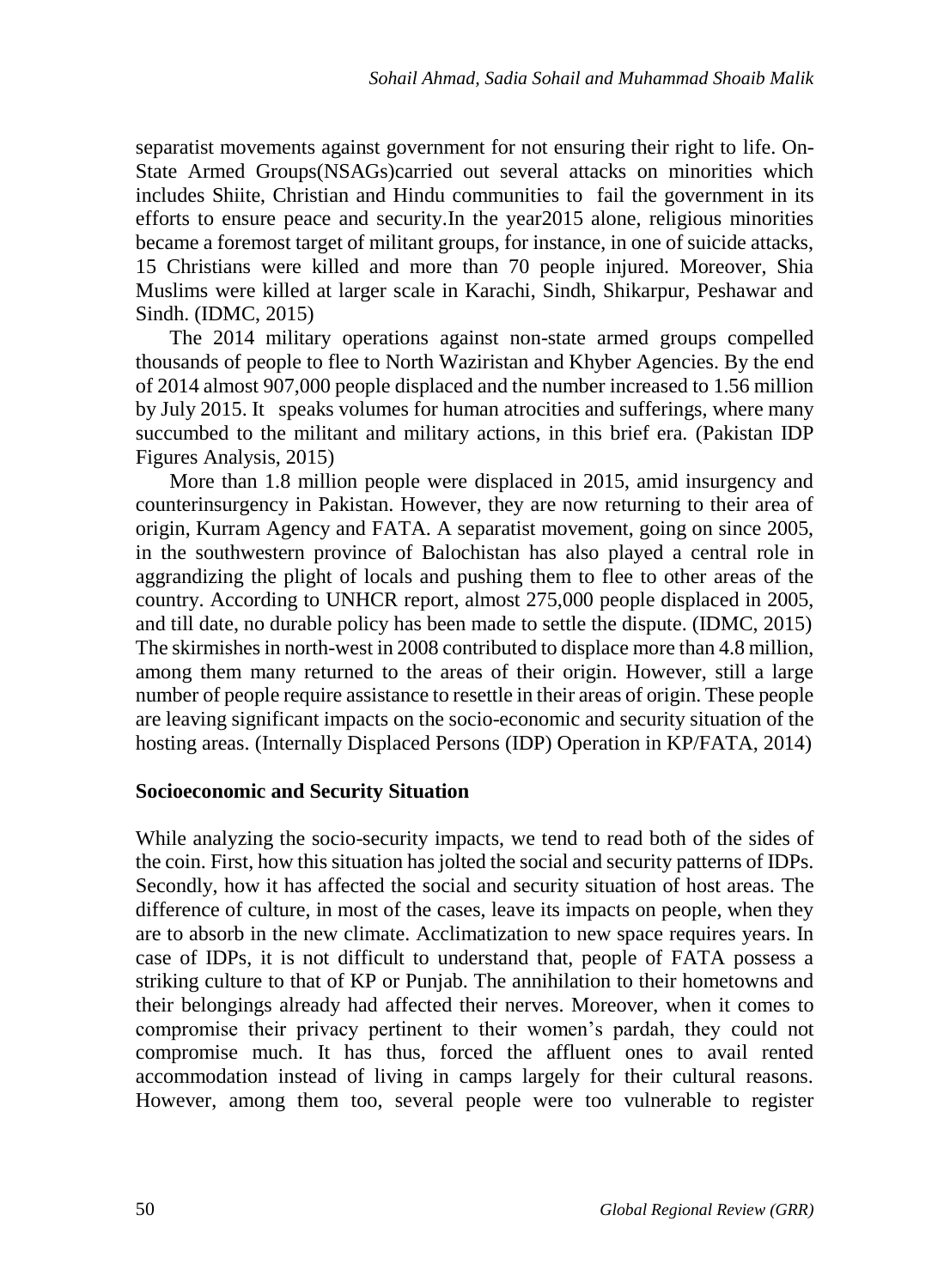themselves amid lack of provision of documents left them with nothing, but to live in camps (IDMC, 2015).

Some argue that the main obstacle for IDPs to adapt to camp life is their apprehensions regarding their physical security other than living conditions. In 2014, non-state armed groups targeted government-run camps. In May 2014 a suicide bomber killed 4 people and more than 11 people got major injuries in a camp in Peshawar. In the same month, Togh Sarai IDP camp, which was hosting more than 7,000 people from Kurram and Orakzai agencies, was attacked by militants, in which four were wounded. Amid this situation, many IDPs left camps and only came back in June when government assured that security measures were improved then. These security measures too proved inadequate, and another attack on the camps of Khawaja Muhammad IDP camp at Hangu district in the month of September killed 4 people and injured countless others. This situation left IDPs in a perplexing situation to avoid government-run camps and rely on rented accommodations (Pakistan IDP Figures Analysis, 2015).

#### **Ramifications of Displacement**

Almost all situations affect society in one way or the other. Any military action to sabotage militants safe heavens disrupts the social and economic life, as it threatens the security of common native people as well. Thought the social and economic life of the people too affected at a larger scale, however, three main areas of their social lives were exposed to dynamic changes i.e. education, health and better chances of livelihood.

We need to have a cursory look at the lives and history of people of FATA and KP before their displacement and after their displacement amid armed conflict. The purpose is to analyze what altering attitudes did it bring into the lives of IDPs. As, aforementioned, three basic areas; education, health and better livelihood, began to exhibit amelioration.

Moreover, FATA being neglected from federal government's meetings agenda for decades, displacement worked as a pretext for IDPs where they became exposed to the urban life. It contributed largely to raising awareness about their due rights. Displacement became, nonetheless, an eye opener for them to realize that what this traditional system has denied them so far. How the education, health facilities and better infrastructure development had been kept away from them by their societal and political authorities (Internally Displaced Persons (IDP) Operation in KP/FATA, 2014).

Additionally, issues emanated at different platforms when it comes to developing coordination among the different organization, specifically responsible for providing aid and support to the IDPs. One major issue which lashes out after each catastrophe in the chaotic situation is the absence of Standard Operating Procedures SOPs to deal with the crises. Pakistan lacked the history of chalking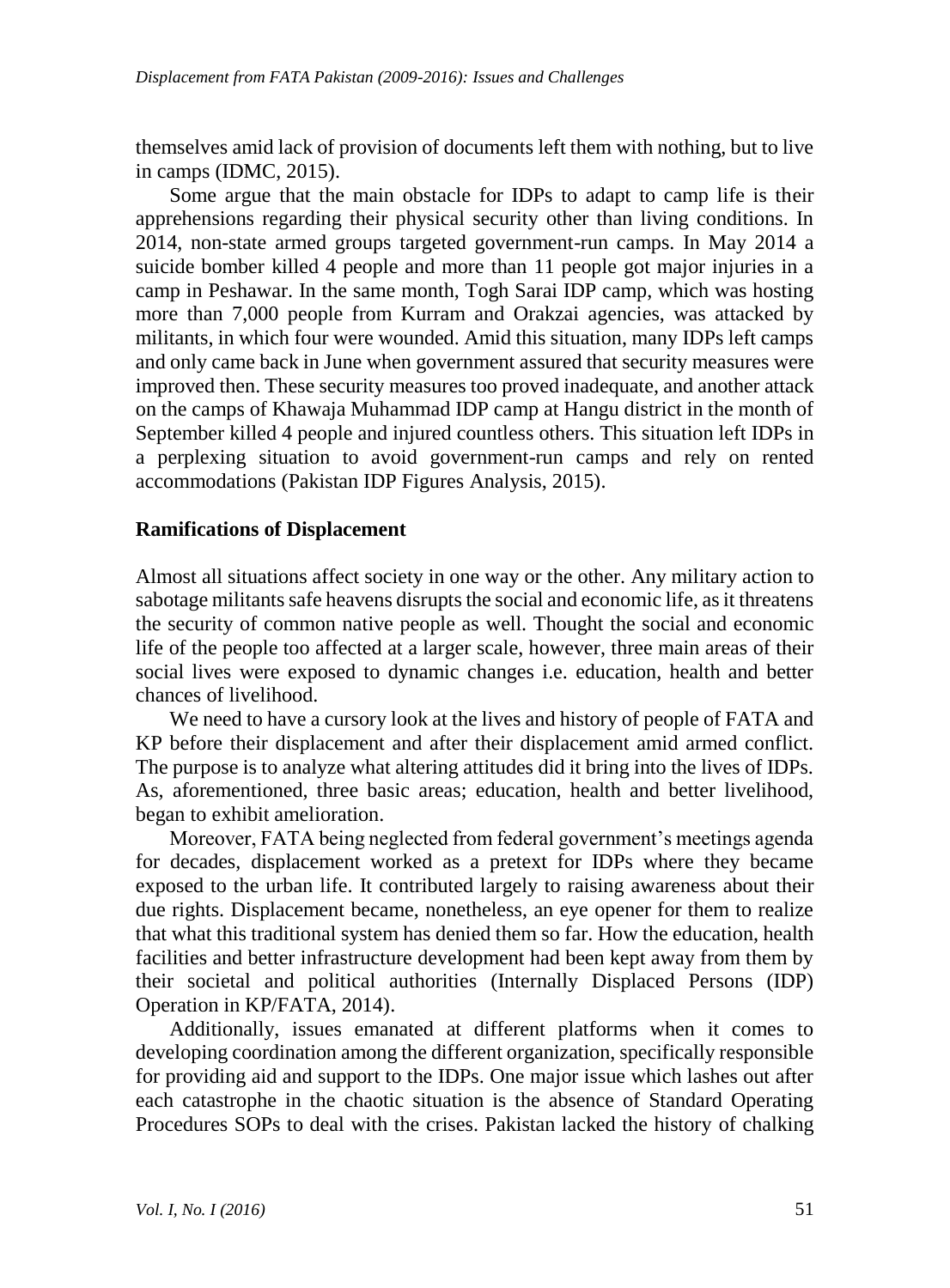out and maintenance of any defined policy pertinent to IDPs. Though with sufficient help from the UNHCR, the displacement situations have been managed, but lack of liaison among organizations for cooperation at different levels has been observed. As need arose, there was need to hire a large number of skilled labor to manage the situation but amid the policy and knowledge vacuum, unskilled labor was being hired which also became a cause of pillaging resources.

In addition, the ground-breaking realities pertinent to health care facilities revealed to the IDPs once they were uprooted from their areas of origin. The mortality rate which was high in their area, especially when it comes to women and children, was significantly low in urban areas due to comparatively good health facilities. It also revealed to them that basic lifesaving practices which were considered taboo in their areas are substantial for their health and quality of life. For instance, polio vaccination, and post-delivery courses for mother and child were never considered important for their health and thus practices to abandon and discourage these courses contributed largely for the deterioration of the said patients (Kronstadt, 2010). Moreover, once IDPs entered the camps or facilitation centers, government medical camps were established to carry out their complete check-ups. Through the medical examination, many facts unveiled that many IDPs were victims of water-borne diseases and Hepatitis B. Further investigation to their medical history disclosed, that medical facilities in FATA and North Waziristan region were present at far distant places and most of the people did not have access to it (Kronstadt, 2010). Here too, feudal lords had the option to go to urban places or abroad for their check-ups but poor had to rely on the ill-equipped doctors. To add more pain to this agony, poor infrastructure with ill-equipped doctors has further aggravated the health situation in these areas. Many IDPs had a high mortality rate as mostly the hospitals were not only located at a distant place but even if some patients made it to the hospital, then they had to face another challenge that at times doctors were not present or the required medical and lab facilities were non-existent to handle the patients. So, nonetheless, mostly IDPs made it known that they had to depend on untrained midwives or "*Hakeems*" for their welfare (FATA Research Centre, 2014).However, in urban areas, they could have better health facilities and most importantly the awareness of their rights to health, which was abstained from them for decades. Therefore, in one way or other this displacement worked as a blessing in disguise for them.

Moreover, while looking at the sources of livelihood of the people of FATA in general and North Waziristan in particular, most people were relying on agriculture, or clothing, or they were either technicians or electricians. Earnings were also made from tourism and marble industry. Working in small enterprises of arms and ammunition also supported them. Overall they had limited earning resources, and those too were eliminated amid ongoing conflict (FATA Research Centre, 2014). The government, however, started reconstruction of the markets and infrastructure but many showed their reservations to restart their businesses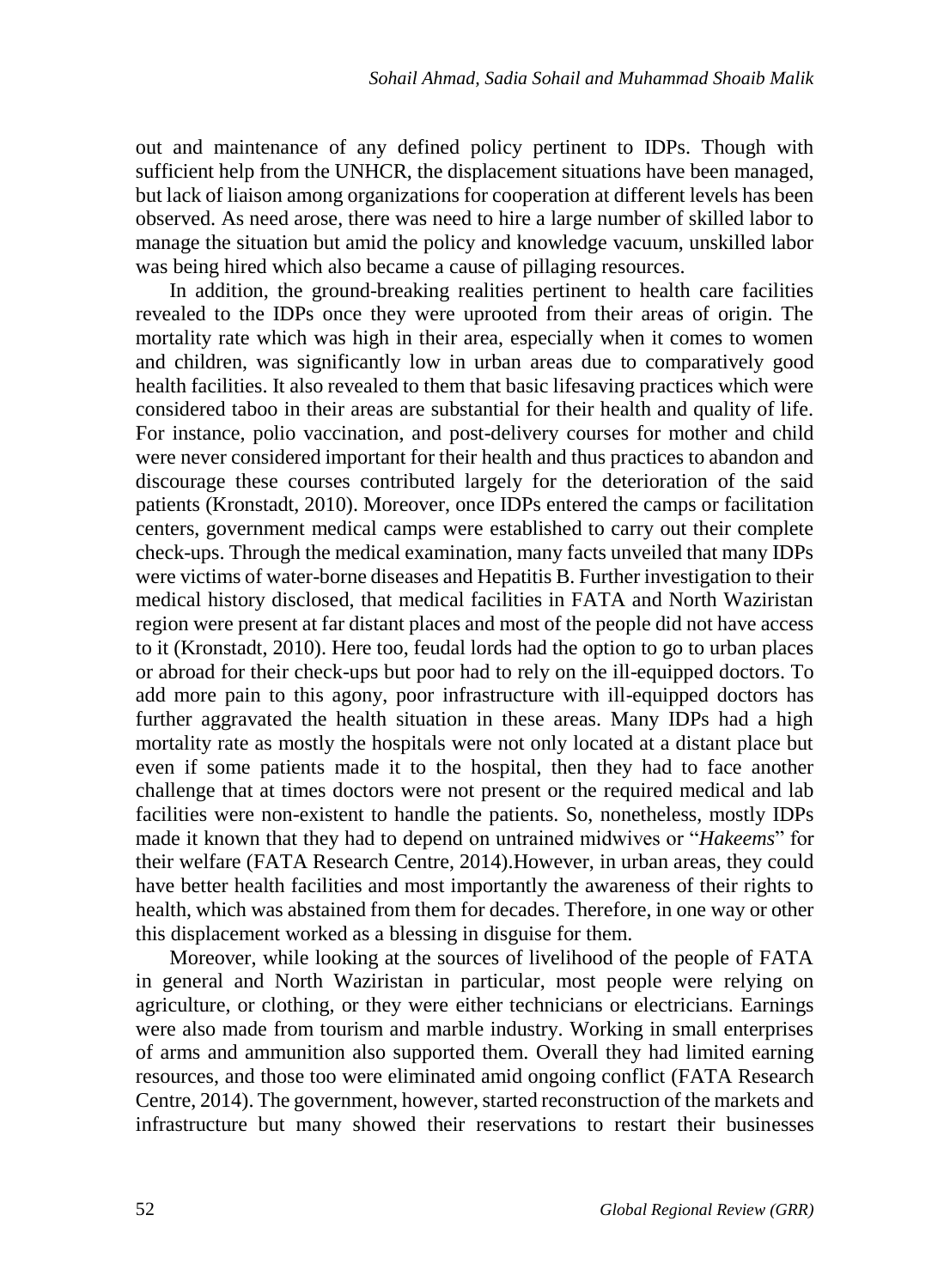because of the security situation. There were people who after losing their loved ones in the militancy and armed conflicts were so grieved that they left their cultivable lands and jobs and now were unwilling to go back.

However, when it comes to compensating IDPs for all the financial loss they incurred, the government authorities could not prove effective in resolving their concerns. According to IDPs, they did not only lost their loved ones, houses, and lands, but they also became handicapped when it finally came to provide basic necessities of life to their families amid lack of financial support and opportunities given to them by the authorities. They needed sustainable and secured jobs, which could help them and raise their living standards (Rousselot, 2010).

One way of resolving their concern was to provide technical education to the IDPs, whether even for a period of six months, and open avenues to help them start getting decent earnings. IDPs largely supported the steps taken by the government to increase mineral mining projects in FATA, because it helped increase their job opportunities. They also said, that with the mining projects, comes better infrastructure and best international practices. Moreover, the exposure to the international mining expertise drives local people to attain education.

The geological survey has revealed that FATA possesses 20 trillion cubic feet of gas. The government has issued a license to 15 blocs in FATA, which would prove as a relief for the locals, in the realm of improving their social and economic life (Dawn, 2016).

#### **Impact on the Host Areas**

Due to cultural and lingual similarity, it is rightly estimated that most of the displaced people from FATA prefer to live in KP. The operation in North Waziristan made Bannu, as the largest hosting district for the displaced. Moreover, Peshawar, D.I Khan, Tank, and Kohat also served a large number of people coming from North Waziristan. The influx of a large number of people doubled the population of Bannu from 563,000 to millions. This has resulted in socioeconomic and security situation (FATA Research Centre, 2014).

The socioeconomic situation of the host areas altered largely, as every hosting area has its spatial limit to absorb a large amount of population. In the case of the displaced people, the urban areas of Bannu, KP, Kohat, and Peshawar witnessed several difficulties related to the higher population densities. For instance, compared to the inhabitants of the urban population, people coming from remote areas possess larger family members (IDMC, 2015).Providing them accommodation on rent or even in camps becomes a daunting task, as most of the families insist to stay together. Provision of their livelihood, though for a trivial period of time, is also not an easy task to be carried out as urban areas already confront issues of high population. With time it has become a pressing problem in urban areas to provide employment opportunities to all the sections of the society.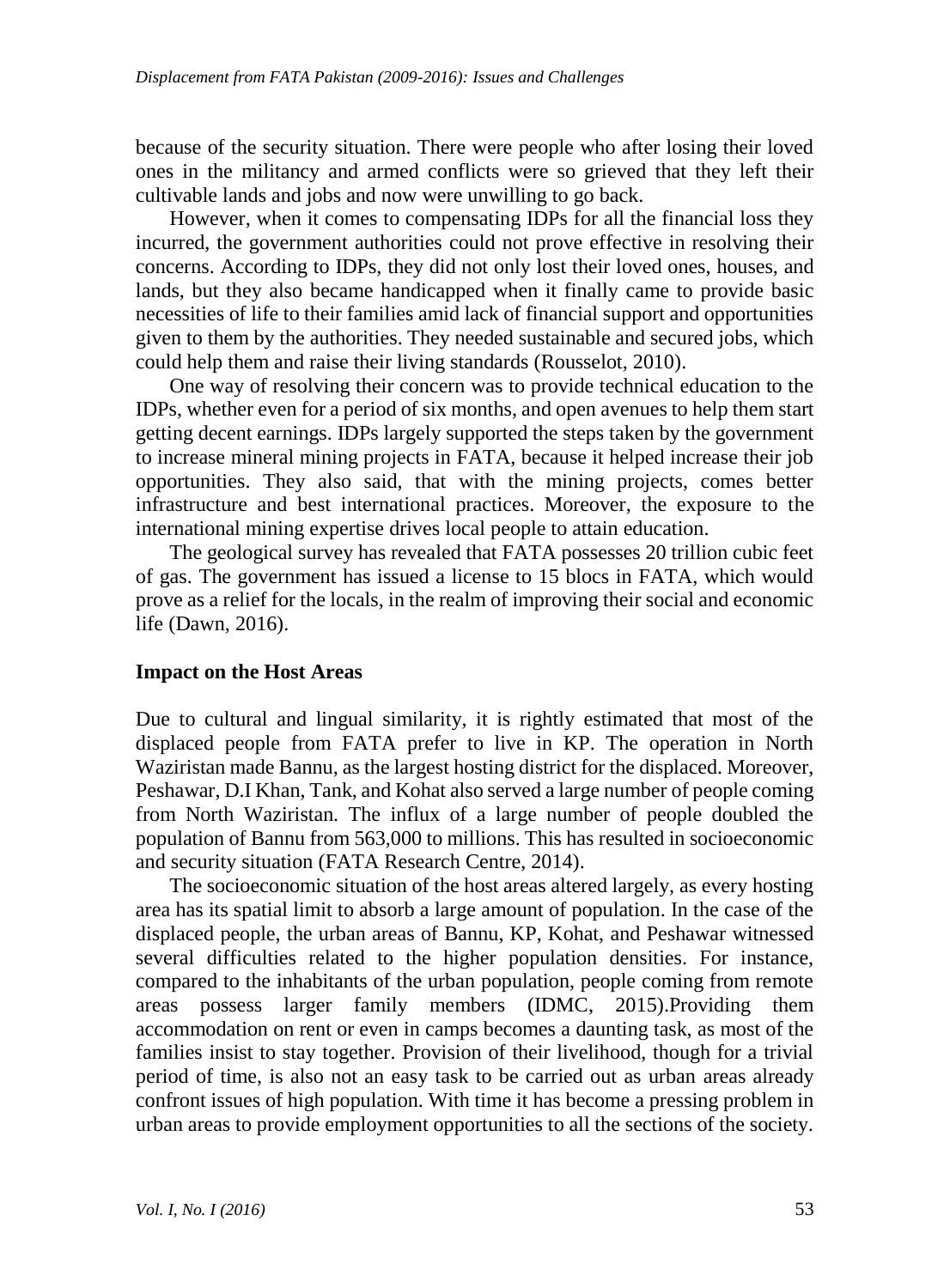Especially people coming from FATA and North Waziristan lacked the education and skills to be accommodated according to their skill set. Another major issue arises with the realization of the diversity of cultural norms being practiced by both host communities and IDPs.

Additionally, whenever the security situation is challenged in an area, it cripples or paralyzes the routine activities of daily life. The continuous militancy did not only damage security situation in FATA, North and South Waziristan agencies, but it also had a spill over effect to the hosting areas. According to a UNHCR report, the security situation of KP became precarious when a large number of IDPs arrived. During the investigations, it was revealed that many IDPs had connections with the militants. So, the safety and security of the camps were at stake and subsequently what was observed was that there were back to back attacks on the camps. With the abet of culprits housed in camps, it became easy targets of the militants. Many suspects, when they were brought under investigation, made a hue and cry. However, with necessary steps by the law enforcement agencies, the dust got settled with the passage of time (Basic Human Rights(bhr), 2012).

As the security situation in the host areas was also challenged, the burden to accommodate almost 1.7 million IDPs for their education, health and livelihood became a daunting task for the government authorities. However, not sufficiently though, many strategies were chalked out to provide them with a sustained environment for a trivial period of time. Nonetheless, one must not forget the challenge of resettling the IDPs in their areas of origin was a mammoth task.

Moreover, with the destruction of infrastructure in KP and FATA, the education system also became paralyzed and crippled. An air of fear further hindered students and teachers to join the schools. The major targets of militants for the last decade had been schools, camps, and hospitals for a significant period of time, so to make a huge impact. However, with the displacement, IDPs were on the contrary exposed to new opportunities of education for their children. Being low in the priority of federal governments, the education system in KP and FATA always needed a massive revamp. The increased number of Ghost schools and schools-cum drawing room of influential people had significantly contributed to increasing illiteracy rates in these areas. Most of the teachers were on government payroll, however, they never visited the school systems and continuously drew pay on fake documents (FATA Research Centre, 2014).

The IDPs used this displacement as an opportunity to equip their children with better education. Once they felt that there is a huge difference in the level of education i.e. what is provided to them in FATA and what kind of quality education is being imparted in urban areas, consequently, they felt motivated to ensure quality education for their children. Another major reason which somehow proved displacement beneficial for them was to realize the right of educating their girls, which had always been undermined by the strict cultural norms prevailing in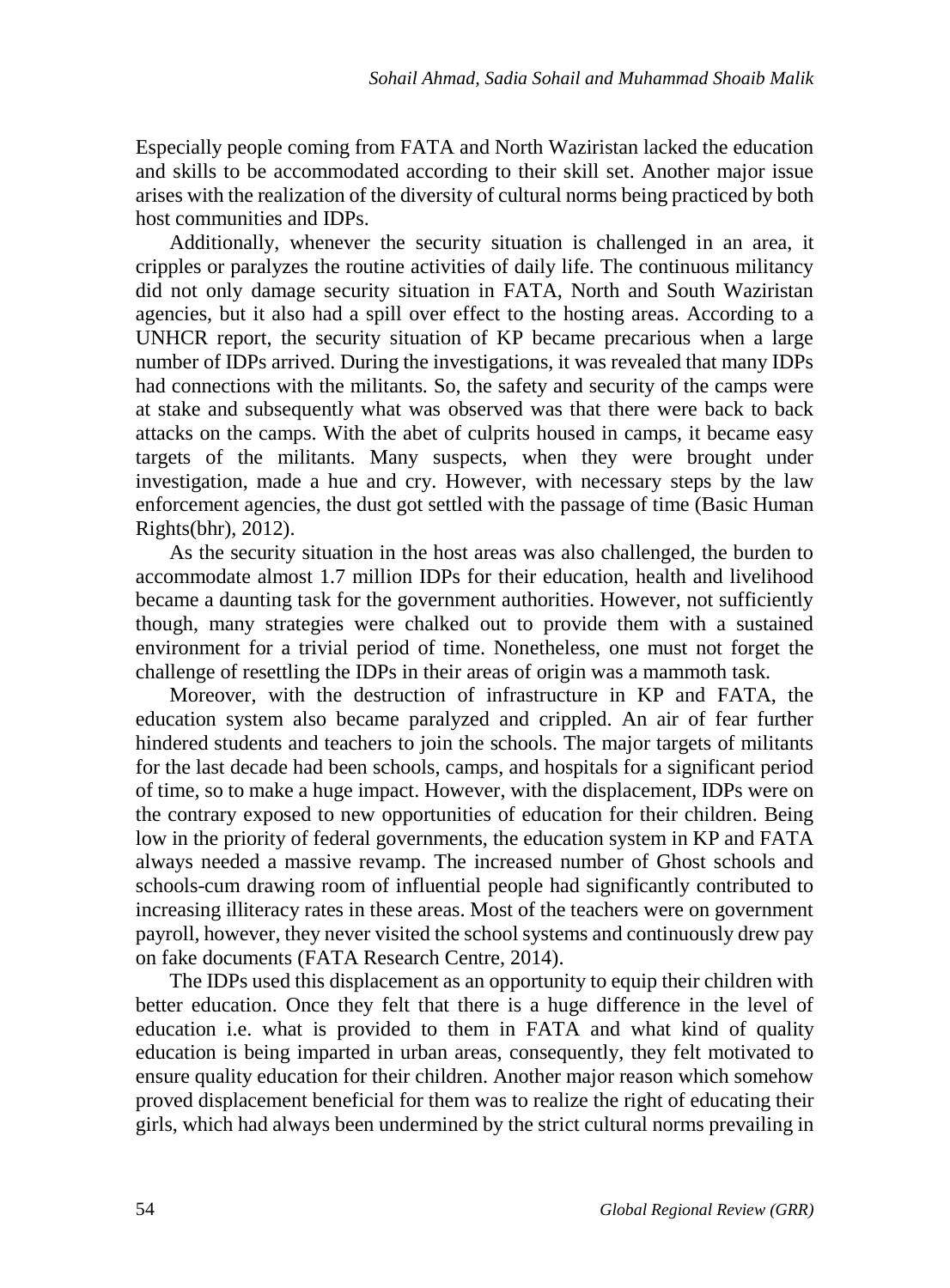mostly rural areas of KP and the almost the whole of the FATA region. A large number of girls breathed their wish to get a better education (Mumtaz, 2009). Where, on the one hand, displacement produced incentives for displaced people, on the other, the social skeleton of host areas faced issues pertinent to overpopulation and limited means to meet needs of the IDPs.

Though that displacement proved a blessing in disguise for the dislocated people in the realm of the health sector. However, on the contrary, it posed a number of challenges for the host areas on many fronts. For instance, in health sector alone, where the government tried its best to establish and provide health centers, a number of challenges arose on the surface. The number of health centers in relation to the number of IDPs was insufficient to deliver adequate health care facilities. When the crisis hit, the health department had to face the influx of hundreds of IDPs on daily basis. There were colossal of trauma, anxiety and depression cases, which needed urgent and persistent medication and therapies. Sleeplessness was also recorded among the displaced ones (Basic Human Rights(bhr), 2012). Whilst in the middle of the situation, IDPs were mainly concerned about their future. As most people lost their loved ones in militancy and lost their kids during displacement. While surveys carried out by UNDP, it revealed that doctors emphasized on the need of increasing of not only the number of health centers and doctors but also ensures the availability of psychologists. However, huge hue and cry was observed in the beginning, but with the passage of time, it calmed down with the help of doctors and support from different UN agencies (Kronstadt, 2010)

Moreover, there were many instances where the IDPs exhibited dissatisfaction over the health facilities in KP and Balochistan. The fact behind all this crisis was not emanating from the negligence from the doctors/nurses, but the number of cases, which each health center had to deal withon the daily basis. According to a UNHCR report, the health infrastructure was not prepared for the influx of five million people. The public hospitals were, already, in deplorable condition, and with the arrival of displaced people, public hospitals reaffirmed its incapacity to handle the crisis. So, nonetheless, in extreme cases, IDPs were to depend on expensive hospitals and private clinics (Kronstadt, 2010).

In addition, many nuisances being reported where crime rate rose to a significant level. According to various reports, in 2014 the KP government admitted that law and order situation had been deteriorated with the arrival of IDPs. The cases of extortions, target killing, and grenade attacks had become a fashion and there was a need to evolve a framework to fill gaps in the policy to avoid human and infrastructure loss of KP and other hosting areas. As aforesaid the security and safety situation also being challenged as some IDPs had connections with the militants. Once revealed, they had been strangled by the authorities to avoid any further loss. However, the entire blame cannot be rested with IDPs, as in most cases, they themselves were the target of militancy (Ali, 2014).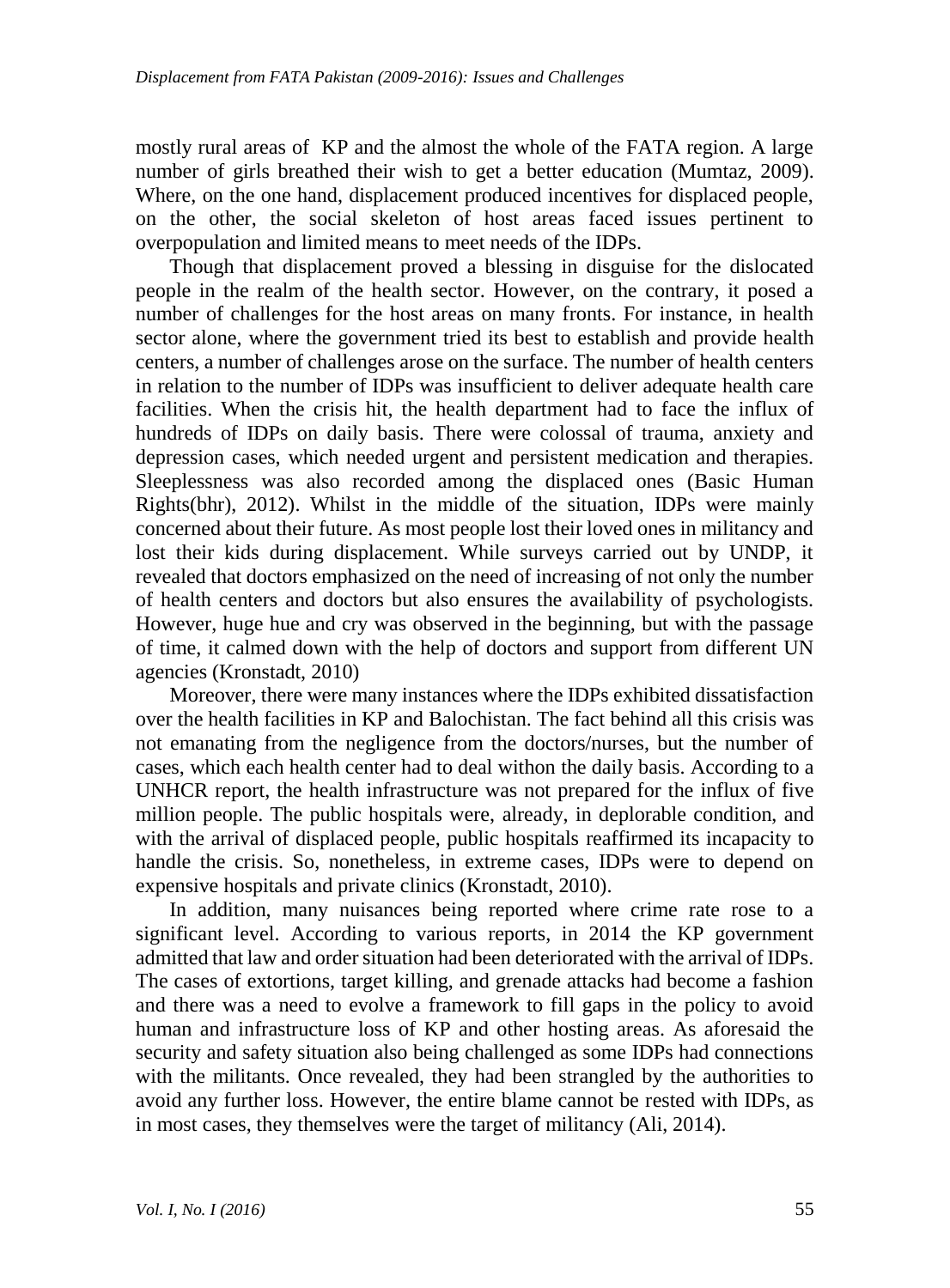#### **Impact on the IDPs**

IDPs are altogether the major sufferer in their journey from being uprooted from their area of origin to the camps of their temporary settlement. Where their dismal condition brought them at the threshold of hosting areas, it also became a source for them to be exposed to a new standard of living and opportunities, which they lacked back home. Not only had they confronted several issues, but improved standards of living made them optimistic to start their lives in cities, host areas, thus it influenced their lives largely.

The health facilities provided by the government authorities lacked potential to handle major injury cases. Mostly camps were established to provide first aid or urgent care. The serious cases, thus, were sent to the public hospitals, which were in deplorable condition. According to a UNHCR report, more than 260 patients from FATA were suffering from HIV in Hayatabad Medical Complex. Almost 161 men, 73 women and a significant number of children were reported to be the victim of this contagious disease. With the poor conditions of the camps and rising temperatures, and insufficient health facilities, many IDPs were to depend on private hospitals for a quick recovery. Moreover, there were more than 69,000 pregnant women in the camps, which needed urgent care (FATA Research Centre, 2014). In 2009, UNHCR reported heart-wrenching facts about increasing rates in HIV cases, and Hepatitis C virus patients. This rate grew amid illiteracy and lack of knowledge pertinent to the use of blades, blood transfusion, and dental surgeries. Little care has been carried out in rural areas when it comes to performing shave, dental surgeries, and blood transfusion without sterilizing the equipment. This is the reason that major victims of Hepatitis C virus were found in males, age between 1-60 years. Moreover, a move towards easy earning indulged many male and female members of the IDPs in offering sex to receive money in return, which also became a cause of the widespread of HIV and Aids. Some other causes for the increased spread of this disease lie in the fact of not reaching to the professional doctor for medical help. Few IDPs revealed that even with the diagnosis of their disease, many people believe in self-medication as they lack enough finances to treat themselves (Amnesty International, 2010).

As mentioned earlier, with the militancy and military operations, the existing infrastructure of educational and health facilities was badly damaged. It is reported that only 1/3rd of children had access to education, which subsequently reduced to the minimum with the continuous bombing from militants. Arriving at the hosting areas, the IDPs were provided with an opportunity to discover better education facilities but as it was for a trivial period of time, many IDPs preferred to look forward to staying in KP and hosting areas for the better future of their children (FATA Research Centre, 2014).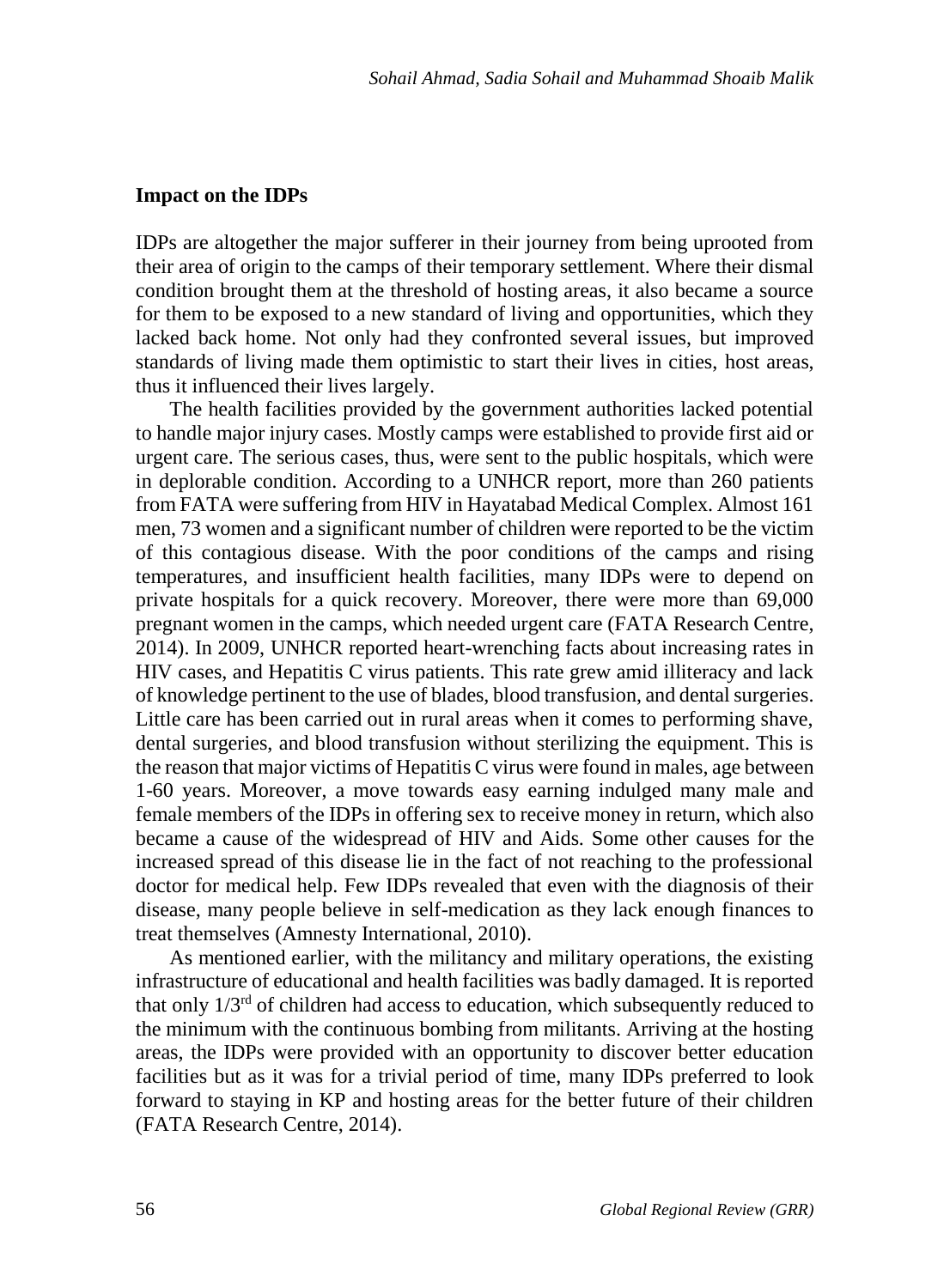In addition, the plight of IDPs increased as they were to remain deprived of receiving assistance due to no availability of documents. As, their issues remained unaddressed pertinent to food, shelter, healthcare, and sanitation, have resulted in making them indulge in criminal activities to fulfil their needs by hook or crook. There has been observed an increase in male and female sex workers, which resultantly became a pretext for the increase in HIV and Aids in the society in latent years. This has largely contributed to deteriorating the law and order situation and the spread of immoral activities in the host areas.

Moreover, the lack of road infrastructure, where the camps were built also made it difficult for IDPs to reach to the NADRA offices for their registration and collecting their registration cards. Among undocumented IDPs, there were a large number of women and children, who were not registered because they did not have CNIC. Most of the women being illiterate did not understand its importance and were also stopped by their men to make one, as it required them to take a picture and go through a procedure which might need them to encounter male staff members of concerned NADRA offices (FATA Research Centre, 2014).

In addition, as most of the people from FATA, preferred to stay in KP, the climate conditions of hot weather in the host areas, also became unbearable for them. In the scorching heat of May, June, and July, people had to stay in camps. The temperature in most of the hosting areas of KP for the summer runs from 38- 44degree Celsius. Moreover, lack of electricity in the camps and insufficient availability of water further aggravated the situation for the IDPs. These factors played a central role in the spread of diseases in children and women, amid malnutrition and lack of electricity, water, and food supply. According to a UNHCR report in 2009, there were more than 69,000 pregnant women among the displaced population, which were in dire need of proper health care. But due to lack of hospitals and healthcare centers in KP government-run camps, many children and women suffered irreversible losses. (Mumtaz, 2009)

Additionally, another major problem which grabbed the attention of many NGOs was the issue of human rights violation pertinent to the discriminatory behavior of the host communities and government authorities towards FATA IDPs. Many IDPs complaint that IDPs coming from Swat received treatment conforming to the principles of UNGPID, whereas FATA IDPs were maltreated by the authorities.(Ahmad, 2015)

Moreover, the UNGPID, principle 14 (1) and (2) also advocates about the right to the freedom of movement of IDPs not only within the state but if needed in and out of the state. It is also suggested that IDPs camps must be built in keeping in view their needs to transportation, food and health facilities. In 2009, it is reported that most camps were built in remote areas, which were miles away from the urban areas (Internally Displaced Persons (IDP) Operation in KP/FATA, 2014). It increased difficulties for the IDPs, as many when they were in need of health facility, being disappointed by the camp health care units, could not reach to the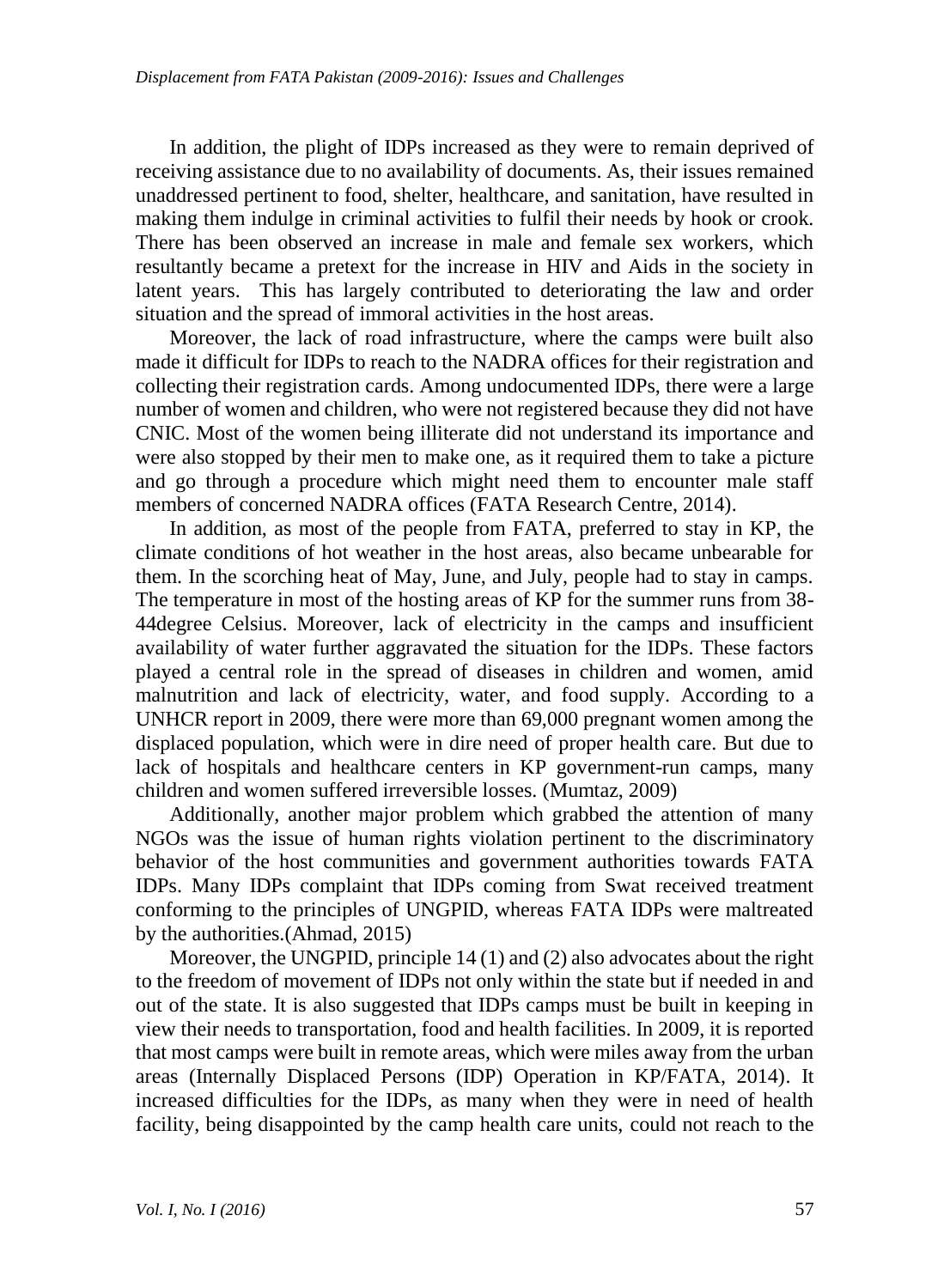hospitals in urban areas amid lack of transportation. Many reported that camps were built at places where there was no road infrastructure present, and a person in need to go to urban areas had to walk miles to access the vehicles. One of these camps was the Yar Hussain camp, which was 15 to 20 km away from Mardan, Swabi main road(Ahmad, 2015).

Besides, the humanitarian assistance according to United Nations human rights commission is not a narrow concept to merely include the food, shelter and health items to the IDPs, but it also covers the rights of IDPs to transportation, technology, and telecommunication to collect data pertinent to the losses they incurred and people they lost in the wake of crisis(Ahmad, 2015). However, for developing countries like Pakistan, where access to basic human needs to common people is difficult, governments rarely provides assistance in terms of provision of information technology and telecommunications.

And last but not the least, a defined national framework is required for IDPs to monitor the internally displaced children. Whenever a calamity hits or violence break out, a state of emergency occurs, in which there are fair chances that little children may be separated from their families. In Yar Hussain camp, many IDPs reported issues of their child being lost or died in the midst of the evacuation plan. Many children were also pushed by their families for child labor to increase their earnings, especially at camps which were located in close vicinity to the cities. There is a need to monitor internally displaced children's rights and develop a policy which discourages the trend of child labor and physical security(Ahmad, 2015).

### **Recommendations**

Despite being a home to the persistent crisis of IDPs, national policy or long-term strategy is seen nowhere to address the issue of documented and un-documented IDPs. There is a need to strike a balance among fresh and old IDPs for the provision of supplies. As, whenever any conflict broke in any area, new IDPs grab attention, and old IDPs are out of sight and complexity increases because of the absence of a particular policy for IDPs. Although, there is no doubt that the government responded at their best to meet this menace, whenever there arose a need, lack of national policy pertinent to IDPs is a gap in the policy-making which needs to be filled at earliest.

It is also important to establish beforehand healthcare departments with sufficient female lady doctors and nurses to avoid any human loss. The mistakes once done in previous crisis must not be repeated. The future action plan must be revised to improve health care and nutrition facilities in the government run camps.

Provision of formal and informal technical education be provided to the people for a trivial period of time to avoid their educational loss. It is also government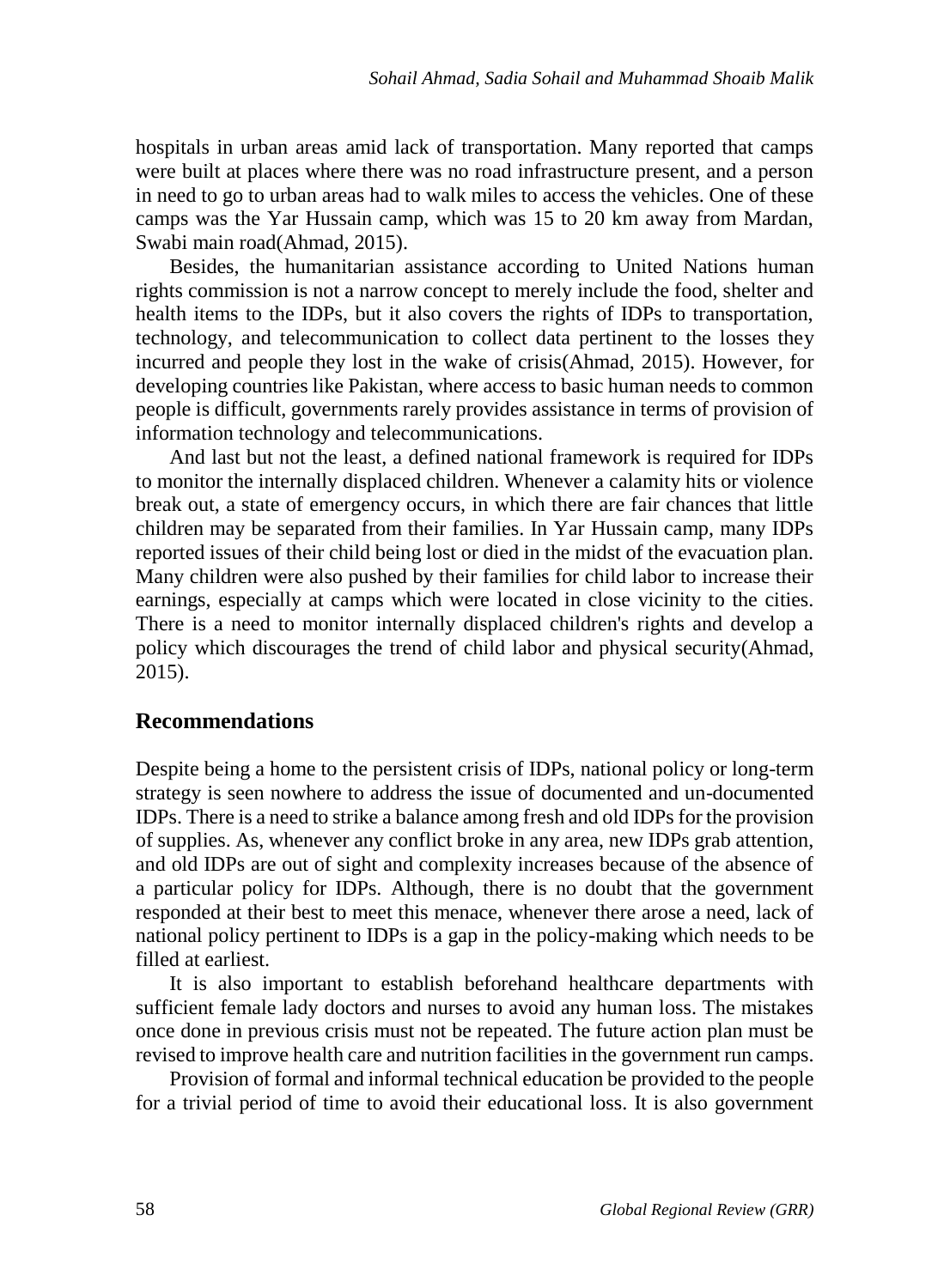responsibility to provide job opportunities to the IDPs, so they should not become a burden for the host areas but instead contribute positively to its economic fabric.

In the contemporary era, tents must be replaced with wooden camps or cottages. It is not difficult for governments to provide wooden camps to IDPs, in case of a break out of a crisis. A wooden camp can also save people from extreme hot and cold weather conditions. It will also be beneficial in resolving the issues related to the *Pardah* of the women belonging to any district. The government of Pakistan must develop a national framework for IDPs to avoid aforementioned issues in the future if in case any crisis or violent situation arises.

### **Conclusion**

The displacement in the country has deprived millions of a decent way of living either directly or indirectly. Hundreds of thousands of affluent people live as homeless in their own country. Such deprivation is might push the displaced youth and children towards militancy as they these kinds of situations are usually breeding grounds for militancy. Another possibility is that the displaced youth and children might resort to mass movements against the government and military establishment because they have now, as result of their displacement to the settled areas, seen the level of development and have well gauged the level of deprivation in FATA against the advancement in settled areas. Therefore, the government should not only take appropriate measures for the quick return of the displaced people, but it should also take measures to provide them their constitutional rights during and after displacement to keep the desperate displaced youth and children of FATA away from agitations which are not in the interest of the state.